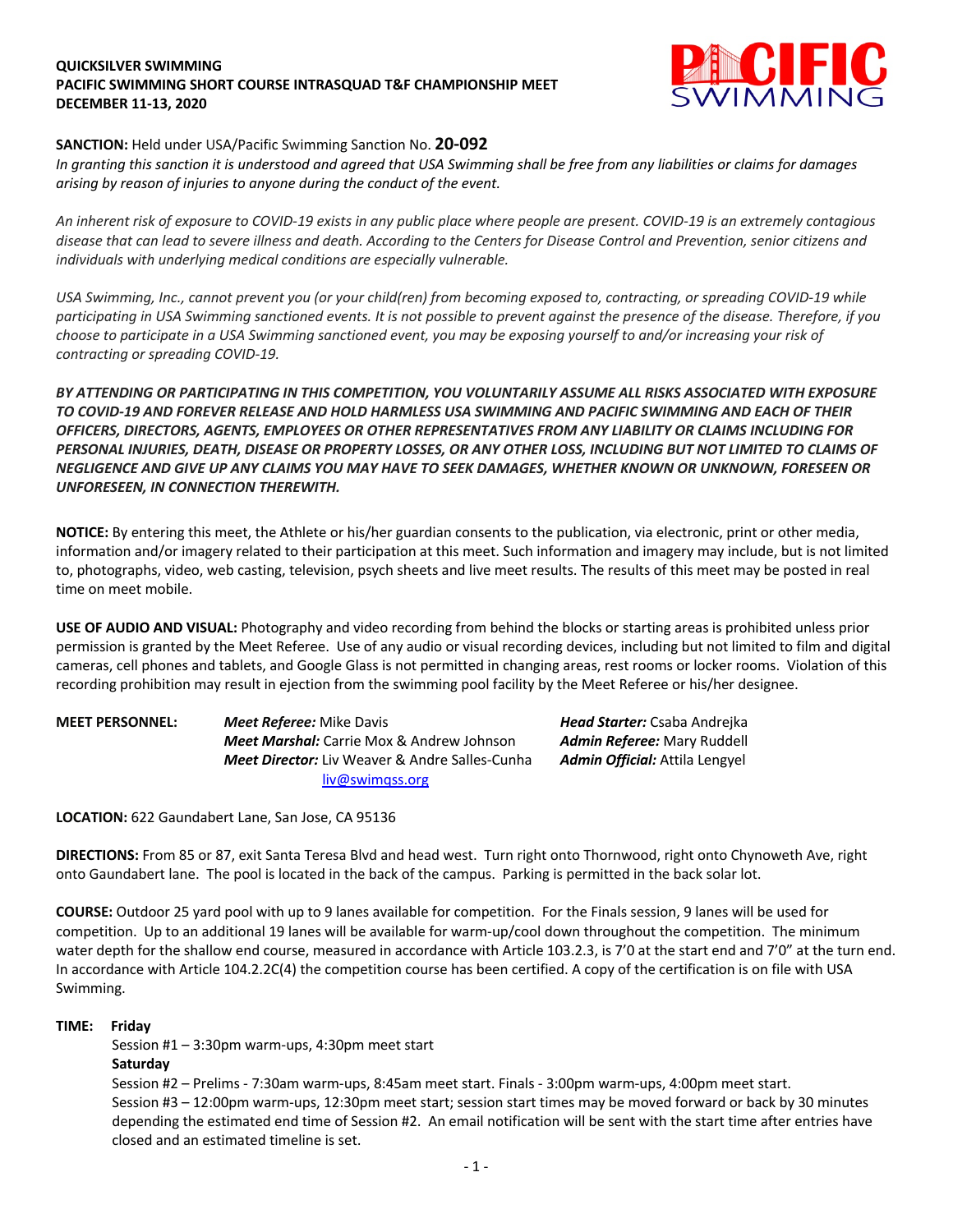# **Sunday**

Session #4 – Prelims: 7:30am warm-ups, 8:45am meet start. Finals – 3:00pm warm-ups, 4:00pm meet start. Session #5 – 12:00pm warm-ups, 12:30pm meet start; session start times may be moved forward or back by 30 minutes depending the estimated end time of Session #4. An email notification will be sent with the start time after entries have closed and an estimated timeline is set.

All times above are an estimate until entries close and an initial timeline is set. Finals warm-ups and meet start times will be determined based on timelines by the Meet Referee and Meet Director each day and announced no later than the end of session #2 on Saturday or #4 on Sunday. Warm-up and Meet start times are tentative and may be adjusted at the discretion of the Meet Referee and Meet Director based on the actual timelines. Athletes are required to stay 6' apart while in the warm-up/warm-down lanes and assigned areas by cohorts. In the event Santa Clara County or the State of California mandates requires adjustments, then QSS will comply. The Meet Director and Meet Referee reserve the right to split sessions or refund entrants to reduce the personnel count in the facility, if needed. Warm-up times may be further assigned by QSS to ensure the integrity of cohorts.

**RULES: •** Current USA and Pacific Swimming rules and warm-up procedures will govern the meet along with Covid19 protocols to ensure social distancing. A copy of these procedures will be posted at the Clerk-of-Course.

• All applicable adults participating in or associated with this meet, acknowledge that they are subject to the provisions of the USA Swimming Minor Athlete Abuse Prevention Policy ("MAAPP"), and that they understand that compliance with the MAAPP policy is a condition of participation in the conduct of this competition.

• Prelims and timed finals will be pre-seeded. Prelims will be circle seeded for the fastest three heats. Timed finals and finals will be seeded fast to slow. All Friday events and Intersession events are timed finals.

• Athletes may compete in 3 events per day but are restricted to entering only a session for their assigned cohort. Athletes are limited to 7 events for the meet.

• Athletes are only permitted to be on campus during their assigned session.

**•** If local conditions warrant it the Meet Referee, with the concurrence of the Meet Director, may require a mandatory scratch down. Immediate cash refunds will be made for any mandatory scratches.

• All Coaches and Officials must wear their USA Swimming membership cards in a visible manner.

• Athletes must provide their own lap counters for the 500 Free and 1650 Free. The counter must be an individual who is already pre-assigned to the session.

• Timed Finals and Prelim events will be swum as combined age groups. Each prelim event will be swum as two heats of Finals except 11-12 only events (#15, #16, #17, #18#, #33, #34, #43 and #44) will be swum as one heat. Heat 1 will be the Top 9 athletes in 11-14 year-olds and Heat 2 will be Top 9 athletes in 15 & Over.

**UNACCOMPANIED ATHLETES:** Any USA Swimming Athlete-Member competing at the meet must be accompanied by a USA Swimming Member-Coach for the purposes of Athlete supervision during warm-up, competition and warm-down. If a Coach-Member of the Athlete's USA Swimming Club does not attend the meet to serve in said supervisory capacity, it is the responsibility of the Athlete or the Athlete's legal guardian to arrange for supervision by a USA Swimming Member-Coach. The Meet Director or Meet Referee may assist the Athlete in making arrangements for such supervision; however, it is recommended that such arrangements be made in advance of the meet by the Athlete's USA Swimming Club Member-Coach.

**RACING STARTS:** Athletes must be certified by a USA Swimming member-coach as being proficient in performing a racing start or must start the race in the water. It is the responsibility of the Athlete or the Athlete's legal guardian to ensure compliance with this requirement.

**RESTRICTIONS:** • Smoking and the use of other tobacco products is prohibited on the pool deck, in the locker rooms, in spectator

- seating, on standing areas and in all areas used by Athletes, during the meet and during warm-up periods.
- Sale and use of alcoholic beverages is prohibited in all areas of the meet venue.
- No glass containers are allowed in the meet venue.
- No propane heater is permitted except for snack bar/meet operations.
- All shelters must be properly secured.
- Deck Changes are prohibited.

• Destructive devices, to include but not limited to, explosive devices and equipment, firearms (open or concealed), blades, knives, mace, stun guns and blunt objects are strictly prohibited in the swimming facility and its surrounding areas. If observed, the Meet Referee or his/her designee may ask that these devices be stored safely away from the public or removed from the facility. Noncompliance may result in the reporting to law enforcement authorities and ejection from the facility. Law enforcement officers (LEO) are exempt per applicable laws.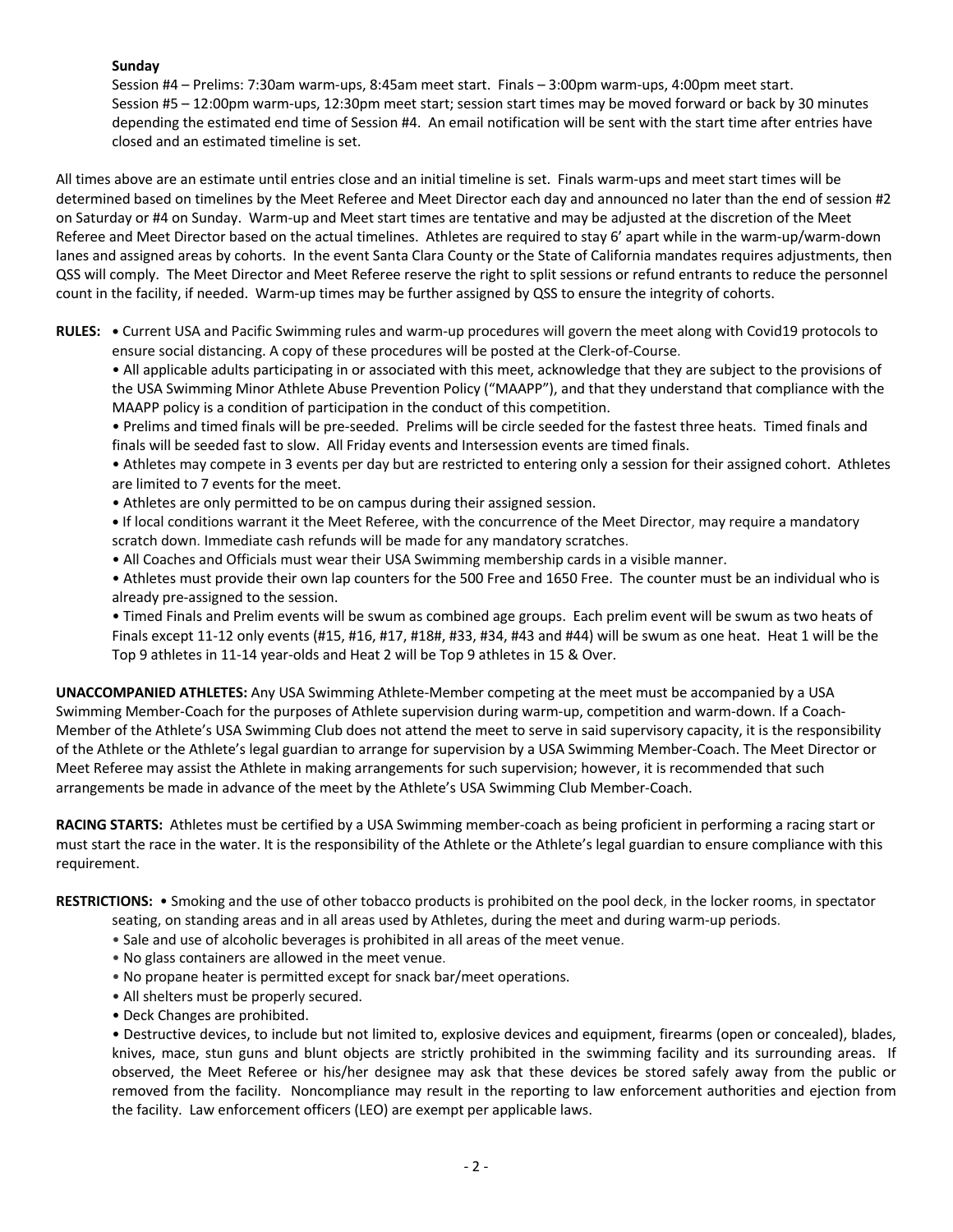• Operation of a drone, or any other flying apparatus, is prohibited over the venue (pools, Athlete/Coach areas, Spectator areas and open ceiling locker rooms) any time Athletes, Coaches, Officials and/or Spectators are present.

• All persons attending the event or entering the facility must have a reserved spot. All persons entering the facility will be required to go through Covid19 checkpoint process. Any patrons with a cough, fever, shortness of breath or exposure to anyone with Covid19 will not be permitted into the facility. Staff and meet personnel may be required to complete further protocols including a temperature check as required by Santa Clara County.

• Attendees will have access to the roundhouse bathrooms only. Locker rooms and all other facilities will remain closed.

• Set-up on deck will not be permitted. Each athlete will be pre-assigned a warm-down area and designated bag drop area to use throughout the session. Social distanced markings will be marked for safe set-up, staging and walking while at the facility. The integrity of cohorts must be kept throughout the meet.

• Athletes are required to wear a face mask while out of the water including walking to warm-up and warm-down lanes and to their bag drop area. Use a face masks must comply with Santa Clara County laws.

**ELIGIBILITY:** • Athletes must be current members of USA Swimming and enter their name and registration number on the meet entry card as they are shown on their Registration Card. If this is not done, it may be difficult to match the Athlete with the registration and times database. The meet host will check all Athlete registrations against the SWIMS database and if not found to be registered, the Meet Director shall accept the registration at the meet (a \$10 surcharge will be added to the regular registration fee). Duplicate registrations will be refunded by mail.

• Meet is open only to qualified athletes registered with QSS. Athletes who are unattached but participating with QSS are eligible to compete. Athletes are only permitted to enter sessions for their assigned stable cohort. Changing cohorts is not permitted. Eligible cohort members will receive communication from QSS to enter the meet.

- Entries with "NO TIME" will be accepted.
- "OPEN" is for all ages and are all timed finals. Athletes entering the session must be in the assigned cohort.

• Disabled Athletes are welcome to attend this meet and should contact the Meet Director or Meet Referee regarding any special accommodations on entry times and seeding per Pacific Swimming policy.

• The Athlete's age will be the age of the Athlete on the first day of the meet.

**ENTRY FEES:** \$5.50 per event plus an \$8.00 participation fee per athlete**.** Entry fees will be billed to QSS accounts. No refunds will be made, except mandatory scratch downs.

**TEAMUNIFY ENTRIES:** Any entries submitted via QuickSilver's TeamUnify website must first be both committed and approved by **Wednesday, December 2, 2020.** Entries that are not committed and approved in TeamUnify are incomplete and shall not be accepted after a session closes.

**CHECK-IN:** No check-in. The meet shall be pre-seeded for the OPEN Intersession and Trials.

**SCRATCH RULES FOR "OPEN" INTERSESSIONS & PRELIM SESSIONS:** Any Athletes not reporting for or competing in an individual timed final event that they have entered shall not be penalized.

#### **SCRTACH RULES FOR FINALS:**

• Athletes qualifying for finals must either swim the final or scratch according to the Scratch Rules.

• Any Athlete qualifying for Top 9 for Finals in an individual event who does not wish to compete shall scratch within 30 minutes after the posting on Meet Mobile. During this period, qualifiers may also notify the Admin Referee that they may not intend to compete in finals. In this case, they shall declare their final intention within 30 minutes after the posting of qualifiers following their last individual preliminary event.

• Any athlete qualifying for a final race in an individual event who fails to compete in said final race prior to calling the alternate shall be barred from further competition for the remainder of the meet.

**HOSPITALITY:** Limited hospitality may be provided. No snack bar.

#### **AWARDS:** None.

**ADMISSION:** Free. All individuals in the facility or on campus must be registered as attending the session including athletes, coaches, officials and meet personnel. Patrons may not congregate outside the main gate or exit gates. A clear pathway to the bathrooms must be available at all times.